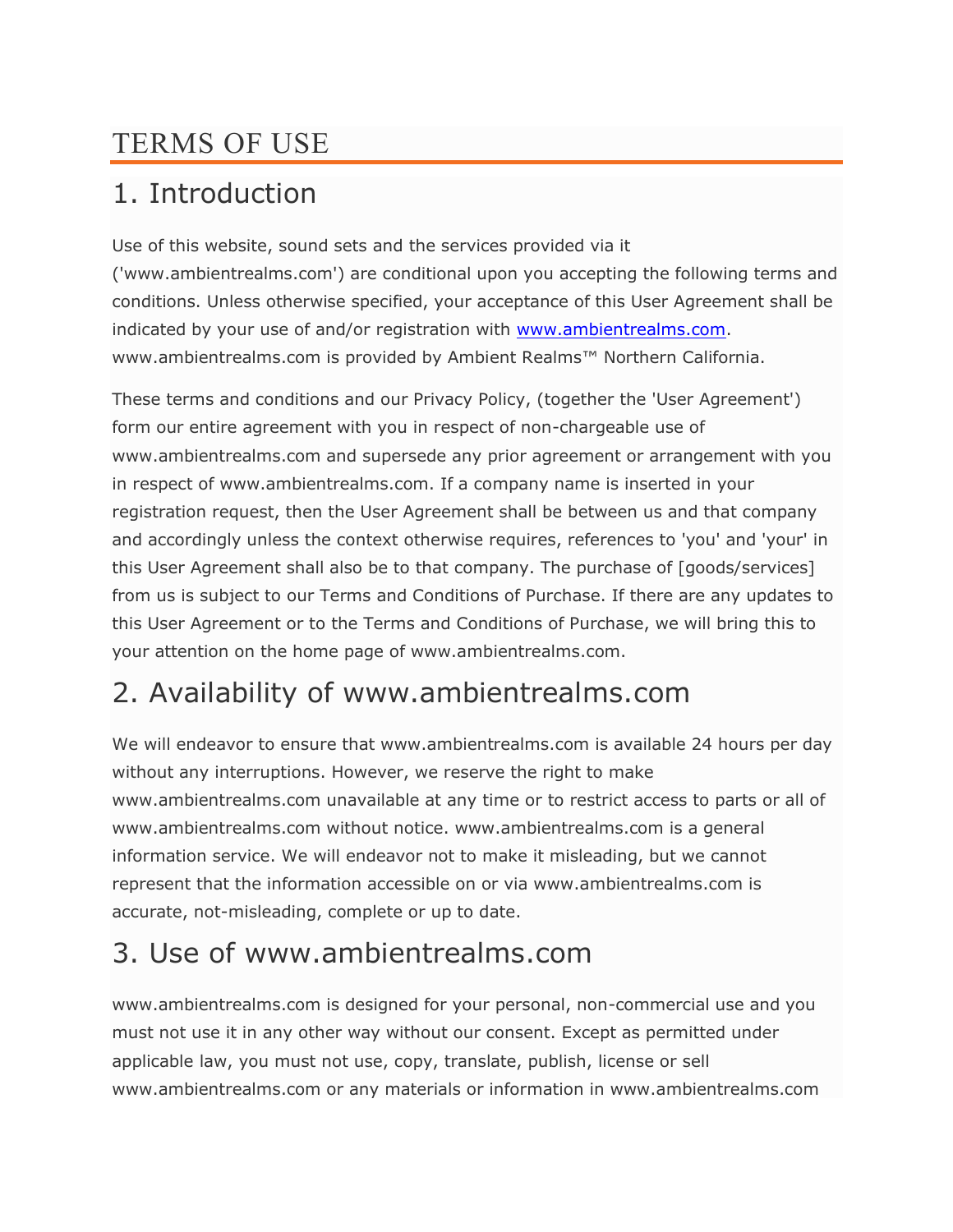or the structure, overall style and program code of www.ambientrealms.com without our consent. If you wish to make a request for consent, please contact [ambientrealms@gmail.com.](mailto:ambientrealms@gmail.com)

#### 4. Your Contributions

You agree to only use www.ambientrealms.com for lawful purposes and that any information that you provide in connection with, or which forms part of, www.ambientrealms.com will be, as far as you are aware, true and accurate and will not infringe any copyright or trade mark, or any right of privacy, publicity or personality or any other right, whether registered or unregistered, of any other nature or any person, or be obscene or libelous or blasphemous or defamatory and you agree to indemnify us against all claims, proceedings, damages, liabilities and costs, including legal costs arising out of your breach of this term. We cannot make any assurances about the information or contribution made by any other user and you should exercise caution before acting or otherwise relying upon any information you obtain via www.ambientrealms.com.

### 5. Links

www.ambientrealms.com includes links to other internet sites. Without limiting what we say elsewhere, we make no representations or warranties about those sites or their content, nor that do the links work. Details of our linking arrangements may be obtained from [ambientrealms@gmail.com.](mailto:ambientrealms@gmail.com)

# 6. Data Protection

It is your responsibility to ensure that that you give us an accurate and valid e-mail address and other contact details and tell us of any changes to them, however we cannot make any assurances about any other user you may meet using the www.ambientrealms.com. We comply with all applicable Data Protection laws in the US. For a description of how we use your personal data, please see our [Privacy Policy.](http://www.audiomediainternational.com/privacy-policy)

# 7. Intellectual property

www.ambientrealms.com, its style and structure, and the materials and information on www.ambientrealms.com are protected by copyright and other intellectual property rights, and may not be used by you except as expressly provided in this User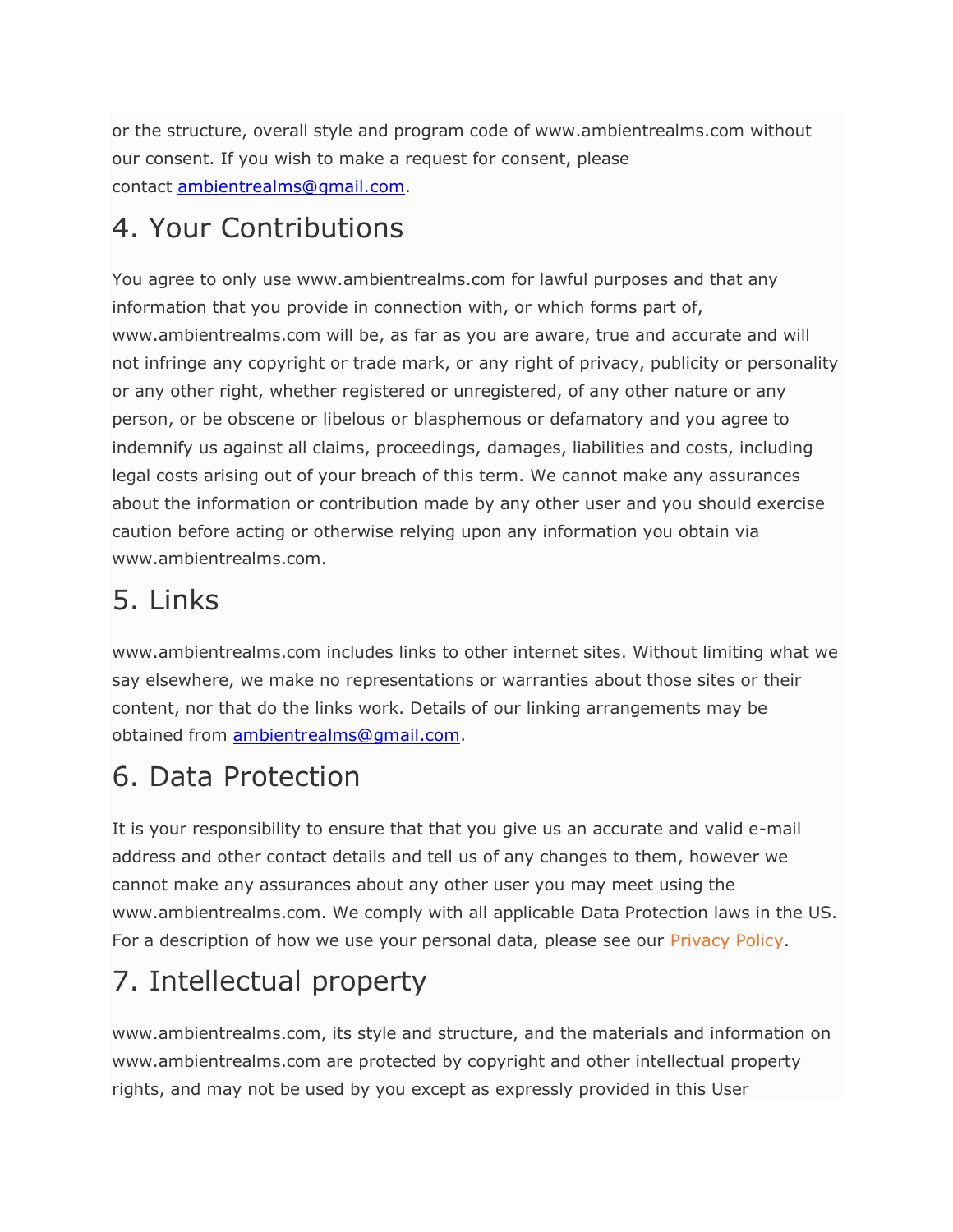Agreement. The authors of the documents in www.ambientrealms.com assert their moral rights. www.ambientrealms.com are registered trademarks of Ambient Realms™.

### 8. Our Liability

Since a substantial part of www.ambientrealms.com is both free and available to all, it is a condition that your use of www.ambientrealms.com is at your own risk. We shall not be liable to you or in breach of this User Agreement for any delay or failure to perform any obligation if the delay or failure is due to a cause beyond our reasonable control including, without limitation, the blocking or restricting of information to and/or from our network.

Except as expressly provided in this User agreement, we disclaim any further representations, warranties, conditions or other terms, express or implied, by statute, collaterally or otherwise, including but not limited to implied warranties, conditions or other terms of satisfactory quality, fitness for a particular purpose or reasonable care and skill.

Save as provided below, we disclaim all and will not be liable in contract, tort (including, without limitation, negligence) or otherwise arising in connection with this User Agreement or the www.ambientrealms.com for: (i) consequential, indirect or special loss or damage; or (ii) any loss of goodwill or reputation; or (iii) any economic losses (including loss of revenues, profits, contracts, business or anticipated savings), in each case, even if we have been advised of the possibility of such loss or damage and howsoever incurred.

Our maximum liability to you in contract, tort (including, without limitation, negligence) or otherwise arising in connection with this User Agreement or www.ambientrealms.com shall be limited to \$50.00.

# 9. Small Print

Either of us may terminate this User Agreement at any time. You may not transfer any of your rights or delegate any of your obligations under this User Agreement without our prior written consent. If we fail to enforce any provision of this User Agreement, that failure will not preclude us from enforcing either that provision (or any similar provision) on a later occasion. Nothing in this User Agreement shall confer on any third party any benefit or the right to enforce any term of the User Agreement. This User